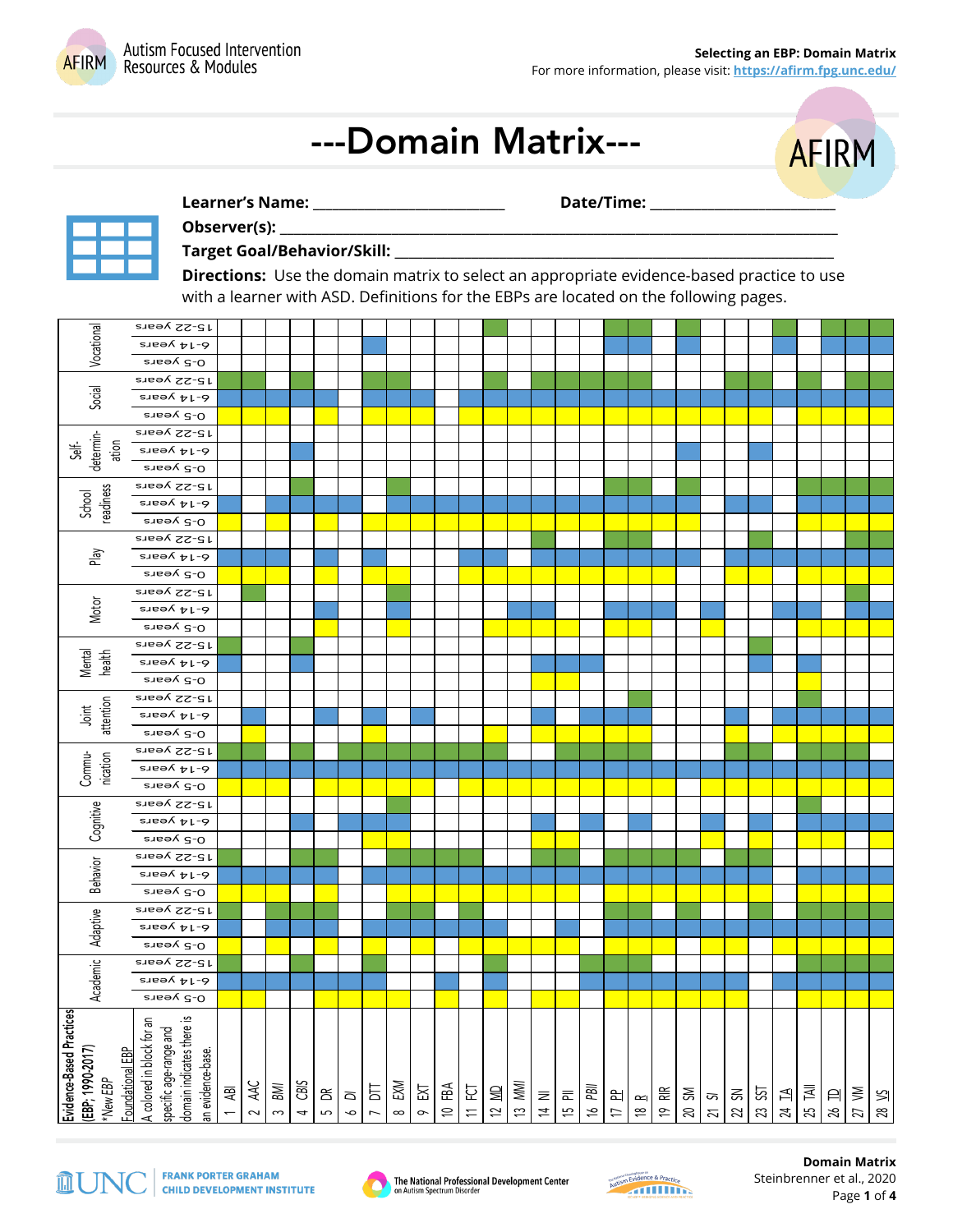## 1. **Antecedent-Based Interventions (ABI):**

Arrangement of events or circumstances that precede an activity or demand in order to increase the occurrence of a behavior or lead to the reduction of the challenging/interfering behaviors.

## 2. **Augmentative and Alternative Communication (AAC):**

Any form of idea or information sharing that is not verbal/vocal including aided and unaided communication systems and methods of teaching learners to use these systems.

### 3. **Behavioral Momentum Intervention (BMI)**:

The organization of behavior expectations in a sequence in which low probability, or more difficult, responses are embedded in a series of high probability, or less effortful, responses to increase persistence and the occurrence of the low probability responses.

## 4. **Cognitive Behavioral/Instructional Strategies (CBIS)**: Instruction on management or control of cognitive processes that lead to changes in behavioral, social, or academic behavior.

5. **Differential Reinforcement of Alternative, Incompatible, or Other Behavior (DR)**: Systematic differential reinforcement of a desirable over an undesirable behavior that reduces the occurrence of the undesirable behavior. Reinforcement provided: a) when the learner is engaging in a specific desired behavior other than the inappropriate behavior (DRA), b) when the learner is engaging in a behavior that is physically impossible to do while exhibiting the inappropriate behavior (DRI), or c) when the learner is not engaging in the interfering behavior (DRO).

# 6. **Direct Instruction (DI)**:

An instructional package that utilizes scripted protocols or lessons that are designed to move students to mastery through systematic and explicit error corrections and scaffolding of choral and independent student responses.

# 7. **Discrete Trial Training (DTT)**:

Instructional approach with massed or repeated trials with each trial consisting of the teacher's instruction/presentation, the child's response, a carefully planned consequence, and a pause prior to presenting the next instruction.

#### 8. **Exercise and Movement (EXM**):

Interventions that use physical exertion, specific motor skills/techniques, or mindful movement to target a variety of skills and behaviors.

#### 9. **Extinction (EXT)**:

A strategy based on applied behavior analysis that is used to reduce or eliminate a challenging behavior.

#### 10. **Functional Behavioral Assessment (FBA):**

A systematic way of determining the underlying function or purpose of a behavior so that an effective intervention plan can be developed.



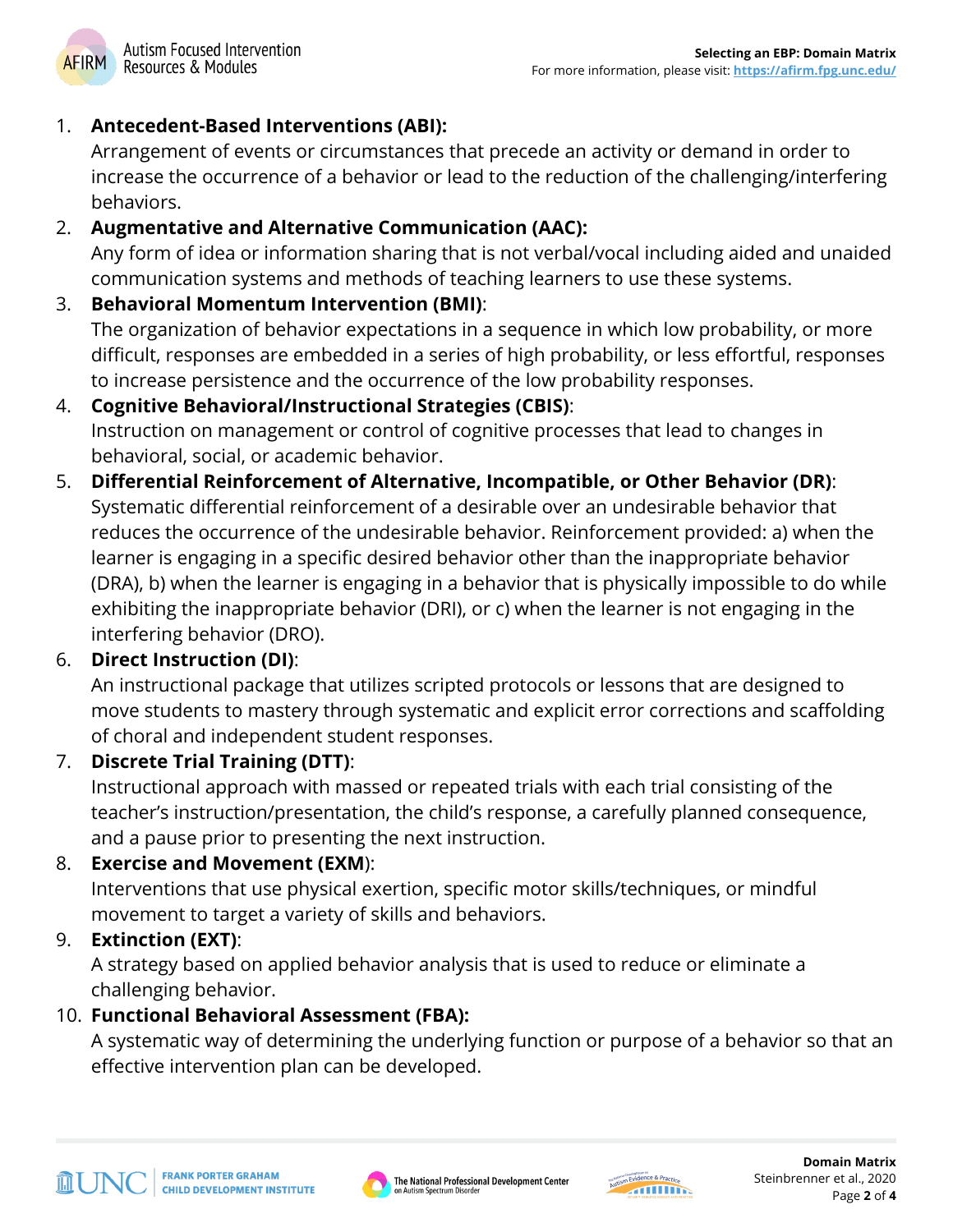

#### 11. **Functional Communication Training (FCT)**:

A systematic practice to replace inappropriate behavior or subtle communicative acts with more appropriate and effective communicative behaviors or skills.

# 12. **Modeling (MD)**:

Demonstration of a desired target behavior that results in use of the behavior by the learner and that leads to the acquisition of the target behavior.

## 13. **Music-Mediated Intervention (MMI):**

Intervention that incorporates songs, melodic intonation, and/or rhythm to support learning or performance of skills/behaviors. It includes interventions delivered by a trained music therapist, as well as other strategies that incorporate music to address target skills.

#### 14. **Naturalistic Intervention (NI)**:

A collection of techniques and strategies that are embedded in typical activities and/or routines in which the learner participates to naturally promote, support, and encourage target skills/behaviors. The practices emerge from behavioral and/or developmental approaches to learning, including naturalistic developmental behavioral interventions (NDBIs).

# 15. **Parent-Implemented Intervention (PII):**

Parent delivery of an intervention to their child that promotes their social communication or other skills or decreases their challenging behavior.

## 16. **Peer-Based Instruction and Intervention (PBII):**

In PBII, peers directly promote autistic children's social interactions and/or other individual learning goals, or the teacher/other adult organizes the social context (e.g. play groups, social network groups, recess) and when necessary provides support (e.g., prompts, reinforcement) to the autistic children and their peer to engage in social interactions.

#### 17. **Prompting (PP)**:

Any verbal, gestural, or physical assistance given to learners to support them in acquiring or engaging in a targeted behavior or skill.

#### 18. **Reinforcement (R)**:

The application of a consequence following a learner's use of a response or skills that increases the likelihood that the learner will use the response/skills in the future.

#### 19. **Response Interruption/Redirection (RIR)**:

The introduction of a prompt, comment, or other distractors when an interfering behavior is occurring that is designed to divert the learner's attention away from the interfering behavior and results in its reduction.

#### 20. **Self-Management (SM):**

Instruction focusing on learners discriminating between appropriate and inappropriate behaviors, accurately monitoring, and recording their own behaviors, and rewarding themselves for behaving appropriately.